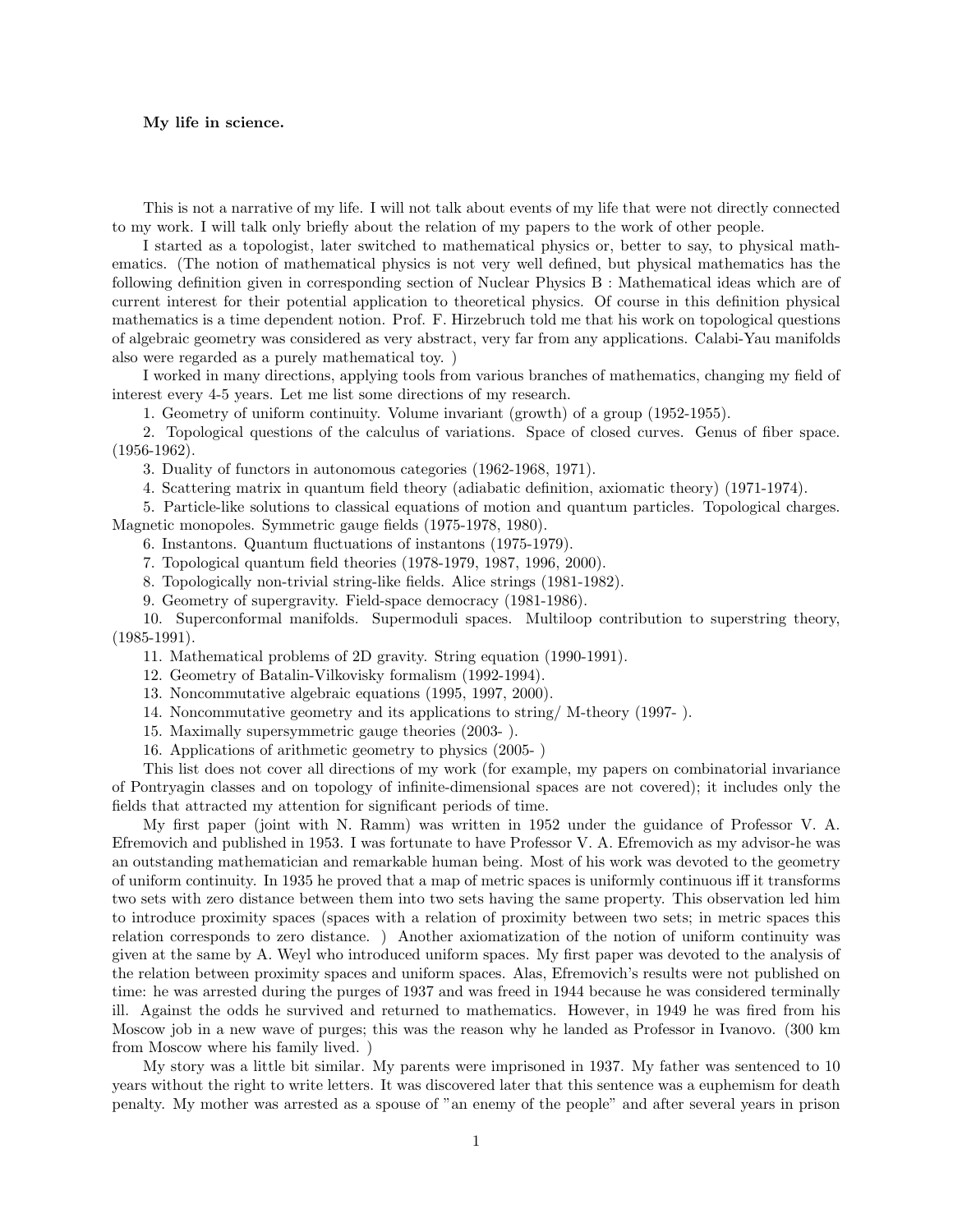camp was exiled to Kazakhstan. Even my grandmother was arrested; after a couple of months in jail she found me in an orphanage under a changed name. In 1941 my grandmother and I joined my mother and in 1948 we were able to leave Kazakhstan<sup>1</sup>.

We settled in Ivanovo. There I met Professor V. A. Efremovich while still a high school student-he organized "mathematical circles" and olympiads. I entered Ivanovo Pedagogical Institute in 1951. (My application to Moscow University was predictably unsuccessful-I was a son of "an enemy of the people". )

By the time I graduated from high school I knew already a little bit of mathematics: calculus, elements of Lobachevsky geometry. Therefore in my freshman year I was able to study general topology and work in this direction. This was an ideal starting point from which Professor V. A. Efremovich led me to more geometrical questions. My first serious work was inspired by Efremovich's remark that the "volume invariant" of universal covering of a compact manifold is a topological invariant of the manifold. (If two compact manifolds are homeomorphic, then the natural homeomorphism between universal coverings is uniformly continuous. Efremovich proved that under certain conditions the growth of the volume of a ball with radius tending to infinity is an invariant of uniformly continuous homeomorphisms. ) I proved that the volume invariant of universal covering can be expressed in terms of the fundamental group of the original manifold; in modern language it is determined by the growth of the fundamental group. I also gave estimates for volume invariants of manifolds with non-positive and with negative curvature. Thirteen years later J. Milnor published a paper containing the same results with the only difference that Milnor was able to use in his proofs some theorems derived after the appearance of my paper. At the moment of writing his first paper in this direction Milnor did not know about my work, but his second paper contained corresponding references. The notion of growth of a group (volume invariant of a group in my terminology) was studied later in numerous papers (one should mention, in particular, the results by Gromov and Grigorchuk). A new interesting field -geometric group theory- was born from these papers.

I am very grateful to P. S. Alexandrov and V. A. Efremovich for the possibility to spend several months at Moscow University, in the best Mathematics Department of Russia, remaining a student at Ivanovo. (The status of visiting student, not uncommon in the US, was unheard of in Russia. ) In 1955 I graduated from Ivanovo Pedagogical Institute and was nominated for graduate school. (Without such a nomination I would be obliged to teach mathematics and physics in high school. ) In the same year I was admitted to graduate school at Moscow University. I was very lucky-in 1954, after Stalin's death, my father was exonerated. Moreover, 1955 was the best year for a Jew to enter the University: the discrimination of Stalin's time was abolished, the new period of discrimination started later. My advisor at Moscow was P. S. Alexandrov, but at this moment I was already able to work independently (I wrote 7 papers in my undergraduate years) and he gave me complete freedom.

My years in graduate school were quite productive. I would like to mention my paper with V. Rokhlin containing a proof of combinatorial invariance of rational Pontryagin characteristic classes. (At the same time this result was obtained by R. Thom. ) Most of my papers of this time were devoted to topological problems that appear in the calculus of variations. In one of my papers I studied topology of the space of closed curves on a manifold. This space is a infinite-dimensional orbifold (in modern terminology). The fact that it is not a manifold was not understood in preceding papers by M. Morse and R. Bott; this led to some errors. I corrected them and used new methods to study the homology of this space. (By the way, this space appeared later in papers by Sullivan and his collaborators in relation to string theory; he uses the name string homology for its homology. It was considered also in my paper about A-model and generalized Chern-Simons theory.) In another paper I introduced and studied a notion of genus of a fiber space; it generalized the notions of the Lusternik-Shnirelman category and of Krasnoselsky genus of a covering. The same notion was rediscovered (under another name) 25 years later by S. Smale and used to estimate topological complexity of algorithms. S. Smale found the simplest estimates of genus and applied them to estimate topological complexity of algorithm of solution of algebraic equation having degree  $n$ . His estimate from below was  $(log<sub>2</sub>n)<sup>2/3</sup>$ . Later V. Vasiliev, applying my estimates of genus, strengthened this result and proved that the complexity is close to n. (If  $n = 2^k + a$  where  $0 \le a < 2^k$  then the complexity is between  $2^k - 1$  and  $n - 1$ ).

<sup>1</sup> Millions of people were deported or exiled to Central Asia and Siberia. The situation of exiled people was worse than that of deported ones: they were convicted and their rights were restricted. However, after the end of their term they were free to leave; the deported people had no sentence, no term, hence no end of the term.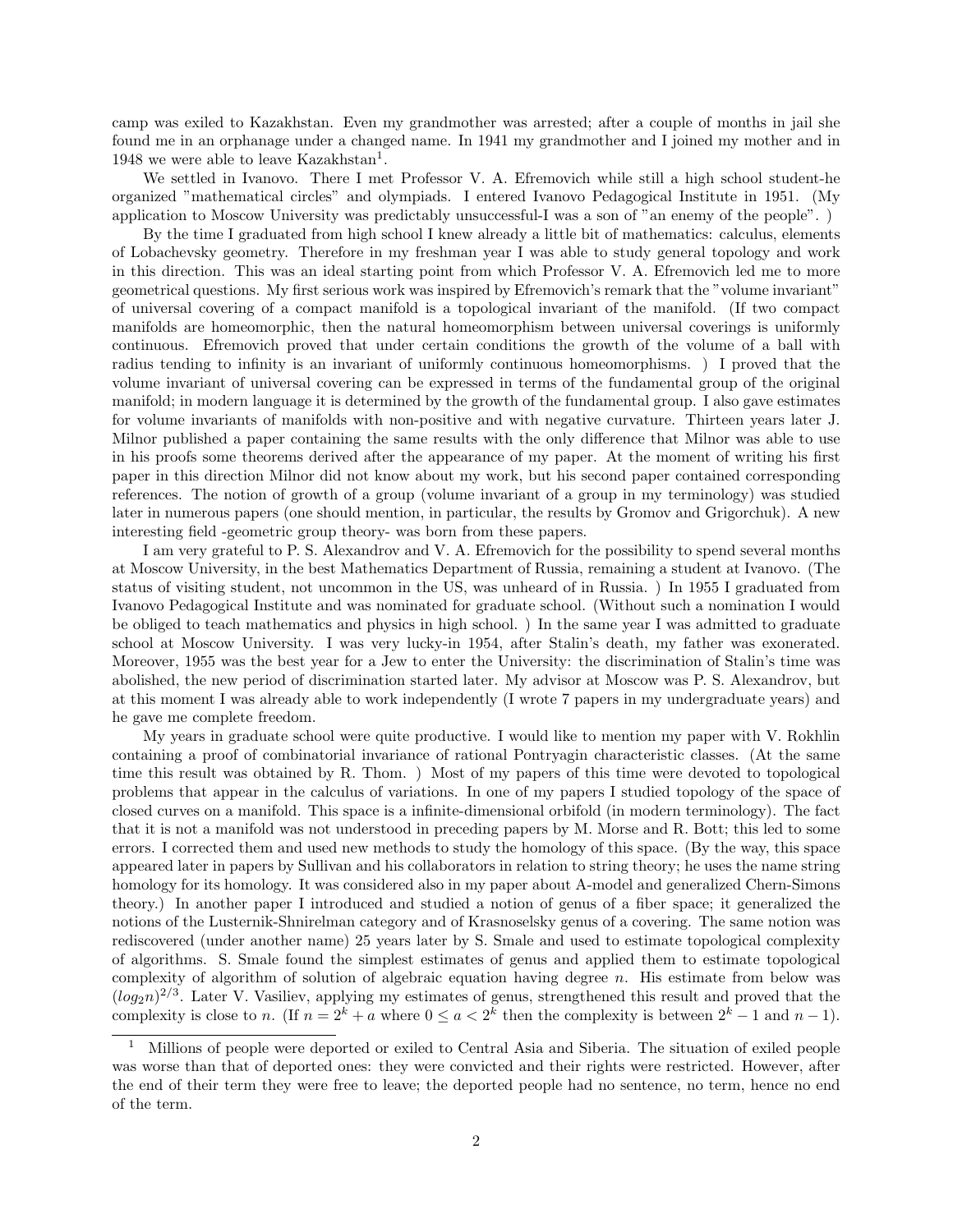My results were based on methods of topology that were new at that time, especially on the use of spectral sequences. When I entered the graduate school Moscow mathematicians did not have working knowledge of these methods, I was one of the first Russian mathematicians successfully applying them. I gave numerous talks explaining these methods, later V. G. Boltyansky, M. M. Postnikov and I organized a seminar on Geometric Topology devoted mostly to applications of spectral sequences. The seminar was very successful; it attracted many brilliant young mathematicians. ( First of all I should mention S. Novikov, who after receiving Fields medal for his work in topology, made very important contributions to integrable systems and mathematical physics. ) The seminar announcement contained the following description of geometric topology: General topology studies, simple properties of complicated spaces, geometric topology studies complicated properties of simple spaces (manifolds, polyhedra). Experts in general topology, including P. S. Alexandrov, one of creators of this field, were insulted by this description. It seems that P. Alexandrov thought that this was my fault (although among the sponsors of the seminar were two Full Professors and I was a graduate student). I don't remember who invented the "criminal" sentence (the announcement was written by Boltyansky and me), but in any case we did not have any intention to insult anybody.

In 1958 I defended my Candidate of Sciences (=PhD) dissertation. At this time I was already an author of 15 papers; many of them were well known. (In a review book "Mathematics in USSR:40 years" published in 1957 my results were mentioned many times. ) However, it was not simple for me to find a job after graduation. The main obstacles came from the KGB. It did not give me clearance in two places that wanted to hire me (the Laboratory for Theoretical Physics in JINR, Dubna, and the Division of Applied Mathematics of Steklov Institute. ) I accepted an offer from Voronezh University. At this time the Department of Mathematics at Voronezh University was a lively place. It was informally headed by Professor M. Krasnoselsky, who created a very active group working in non-linear functional analysis and using topological methods in their work. In Voronezh I continued my work on the genus of fiber space that was close to the interests of Voronezh group. In 1960 I defended my Doctor dissertation in Moscow University; it was based on the work on genus. (A Doctor degree in Russia corresponds to German Habilitation; a Full Professor as a rule should have this degree. ) I am very grateful to Krasnoselsky who convinced me that my results are sufficient for the Doctor dissertation and, which was more important, explained to me that I should become a Doctor if I would like to get an apartment from the university. The defense of the dissertation is not a final step in the Russian system; the dissertation must be certified by a special organization, the so-called VAK. In my case everything went smoothly, but several years later the VAK became a major tool in the fight against Soviet mathematicians of Jewish origin; I was very lucky that I did not postpone submission of my dissertation.

In Voronezh I worked also on topological questions arising in functional analysis. I analyzed the topology of several classes of operators. In particular, I calculated homotopy groups of the space of Fredholm operators; my results agreed with results of Atiyah and Janich, who studied this space from the viewpoint of K-theory at the same time. I proved that the embedding of finite-dimensional unitary group  $U(n)$  into the infinitedimensional unitary group is homotopic to zero and conjectured that the infinite-dimensional unitary group is aspheric; this conjecture was proven by Kuiper. I constructed homotopy invariants of non-linear Fredholm operators in Banach spaces and gave a talk about these results in 1961 at the Congress of Mathematicians of the USSR (Leningrad) but never published these results. I was convinced that they were incomplete: for operators of index 0 I obtained a residue mod 2 instead of an integer as an invariant. Moreover, Professor Yu. Borisovich informed me that Caccioppoli studied the degree of Fredholm operators of index zero in the thirties. Later S. Smale independently found constructions that were very similar to my work. He also did not have a complete picture (the construction of invariants in terms of oriented cobordism classes was invented later by Elworthy and Tromba), but he did not know about the paper of Caccioppoli and he published his results.

One more direction of my work in Voronezh was related to category theory. Being a graduate student in Moscow I advised several very gifted undergraduate students. A couple of them were willing to continue to work under my guidance after my departure from Moscow. I was reluctant to agree -at that time email did not exist, long distance phone calls were expensive. However, I agreed to supervise informally D. Fuchs' work on his PhD dissertation. As I understand now I was following the advice of one tutor that prepared high school students to university entrance examination: "To be a very successful tutor you should work with students that are able to pass the examination without your help". D. Fuchs found the topic of his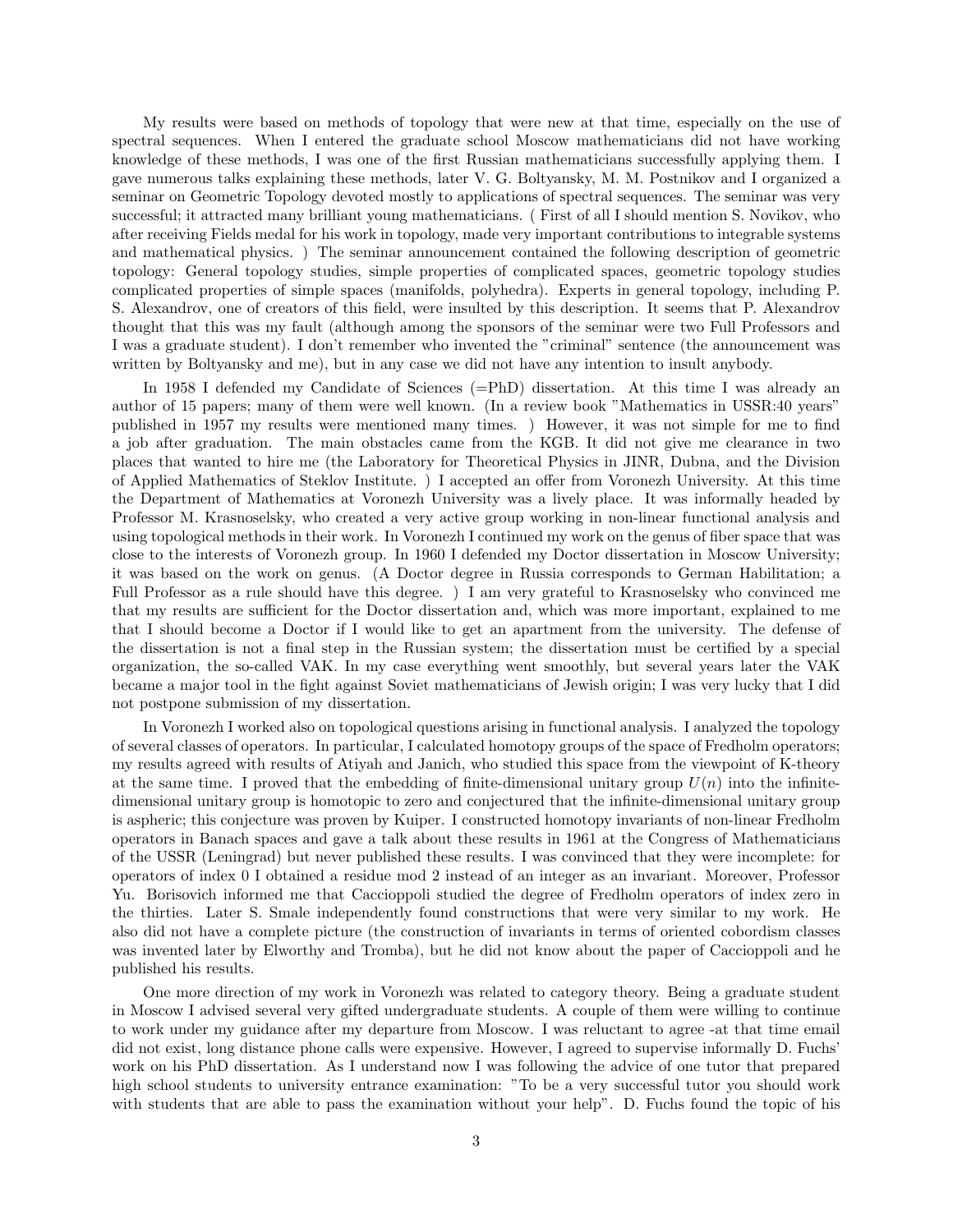dissertation by himself. Moreover, for some time I worked in the direction he started. Fuchs's goal was to understand Spanier duality in topology in terms of duality of functors. Together with D. Fuchs, B. Mityagin and my Voronezh students (V. Kuznetsov and R. Pokazeeva), I studied duality of functors in autonomous categories (in categories where the set of morphisms is equipped with the structure of an object of the category-we used the word D-category for this notion).

In 1960, during the week I spent in Moscow after the defense of my Doctor of Sciences dissertation, I met my future wife, L. Kissina. We married several months later. My wife was born in Moscow and did not want to leave her city. I convinced her to give it a try and to live in Voronezh for a year. She found that Voronezh was great, but it was a great village and Moscow was a great city. As I promised I started to look for a job in Moscow. One of our friends learned from physicists working in M E Ph I (Moscow Engineering Physics Institute ) that they were not satisfied with the level of mathematicians there. This friend mentioned me as a young Doctor of Sciences looking for a job in Moscow. (Probably, I was at this moment the youngest Doctor of Sciences in the USSR. ) In 1964 I was offered a position as Professor of Theoretical Physics at M E Ph I. The original idea of the physicists was that at some moment I'll be transferred to the Department of Mathematics to strengthen it. This never happened. Mathematicians were not eager to have me in their department, I enjoyed teaching various courses in Theoretical Physics and was eager to stay in the Physics Department and physicists were not disappointed with my work.

I was interested in physics for a long time. The possibility to work with physicists was very exciting for me. My first goal was to understand thoroughly the main physical theories. I thought a lot about the foundations of quantum mechanics, especially about measurement theory. However, conversations with physicists convinced me that these questions were not interesting for them and I turned my attention to other things. After years of work on the more concrete problems of theoretical physics I have also lost interest in foundations. There was some evolution in physicists' attitude to measurement theory; the modern view on these problems does not contradict my old ideas. (I have published some of my ideas together with Yu. Tyupkin in 1987. )

The last thirty years were marked by very intensive and fruitful interaction between mathematics and theoretical physics. However, in the sixties this process had only just started- in Russia slightly earlier than in the West. A handful of Russian mathematicians started to study seriously theoretical physics and to work on related mathematical problems; I belonged to this small group, that included F. Berezin, R. Dobrushin, L. Faddeev, R. Minlos, S. Novikov, Ya. Sinai.

My attention was concentrated mostly on attempts to understand quantum field theory. Together with my students V. Fateev, V Likhachev, Yu. Tyupkin I have written several papers on the scattering matrix in quantum field theory. We studied the scattering matrix in the axiomatic approach and the relation of an adiabatic S-matrix to the scattering of physical particles. I was not satisfied with textbooks in quantum field theory. Of course, I understood that there is no reason to require mathematical rigor from such a book. My main concern was that the main concepts, such as the notion of scattering matrix were ill-defined, that the rules of the game were changed in the middle of the game. Physics students were convinced that renormalization is necessary only to remove divergences and did not understand that it appears already in statistical physics where all Feynman diagrams are convergent. I have written two books devoted to foundations of quantum field theory. The exposition in these books was not rigorous, but it was based on clear definitions. These books published thirty years ago in Russian were not translated. At the end of eighties I have published a book "Quantum field theory and topology" containing a short introduction to topology and to its applications in quantum field theory. An English translation of this book was published by Springer Verlag as two volumes ("Gauge theory and topology" and "Topology for physicists".)

In the sixties topology did not play any significant role in quantum field theory. I continued to work on some topological and algebraic problems, but this work was not related to physics in any way. The relations between physics and modern mathematics changed drastically in the seventies. The change was prompted by discovery that soliton solutions of classical equations of motion are related to quantum particles and that topological considerations can be used to guarantee stability of solitons and corresponding quantum particles. I will not discuss in detail the history of this discovery that started with almost unnoticed papers by Skyrme. My interest in this subject was inspired by influential papers by G. 't Hooft and A. Polyakov who independently suggested in 1974 that classical solutions in one of the models describing interactions of gauge fields and scalar fields (the Georgi-Glashow model) can be interpreted as magnetic monopoles. In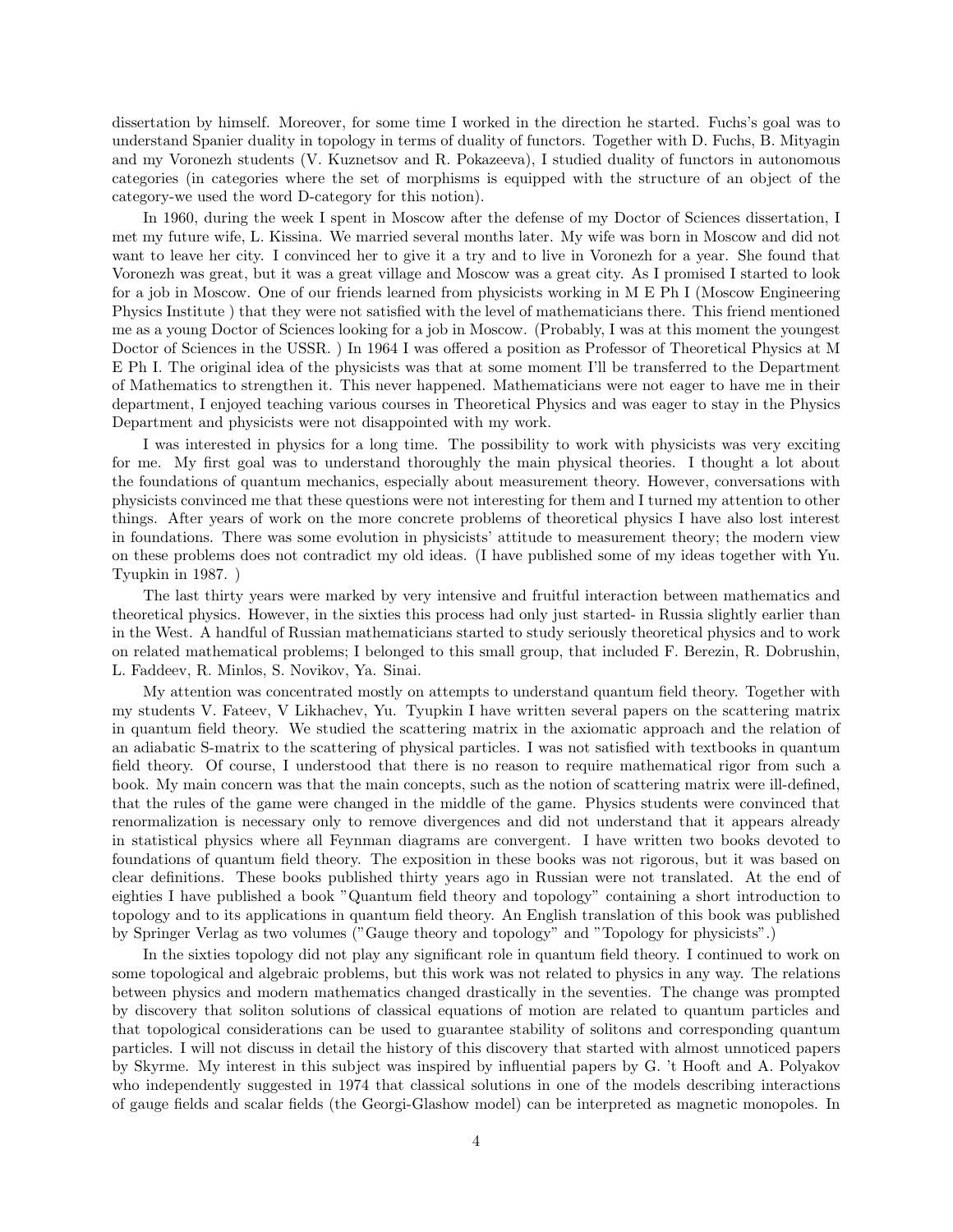a paper joint with V. Fateev and Yu. Tyupkin we proved that the space of finite energy fields in gauge theories is disconnected in general and the components of this space are labeled by numbers that may be called topological charges or topological invariants of motion. Topological charges can be identified with elements of some homotopy groups; one can calculate these groups by means of homotopy theory. If the gauge group is simply connected and the group of unbroken gauge symmetries is one-dimensional then there exists only one topological charge and it can be identified with magnetic charge. This statement of our paper leads to a prediction that magnetic monopoles exist in any grand unification theory, i. e. in a gauge theory describing strong, weak and electromagnetic interaction at the same time.

Magnetic monopoles and other topologically non-trivial fields were considered in many of my papers with the help of homotopy theory, homology theory, characteristic classes and index theory. The joint paper with A. Belavin, A. Polyakov, Yu. Tyupkin (1975) was especially influential. In this paper we introduced and analyzed topologically non-trivial extrema of euclidean action in gauge theory (pseudoparticles in the terminology of our paper = gauge instantons in modern terminology). Instantons were studied later in numerous papers, including papers written by me (often in collaboration with my students V. Fateev, I. Frolov, V. Romanov, Yu. Tyupkin). In particular, I calculated the dimension of the moduli space of instantons by means of index theory and analyzed quantum fluctuations of instantons. A slightly different calculation of the dimension of the instanton moduli space was given by Atiyah, Hitchin and Singer. It seems that it was inspired by my preprint, that did not contain complete results, but their paper appeared after publication of mine (and refers to it). Both of these papers are devoted to consideration of instantons on the four-dimensional sphere, however, it was clear from the very beginning that moduli space of instantons on more general four-dimensional manifolds can be studied in similar way. Atiyah, Hitchin, Singer worked in this direction and their results formed a basis of famous papers by Donaldson on classification of four-dimensional manifolds.

I studied also one-dimensional topologically stable configurations in quantum field theory (topologically stable string-like objects). I have shown that such configurations appear in gauge theories if the gauge group is connected but the group of unbroken symmetries is disconnected and that a particle that goes around topologically stable string-like objects can change its type. The last statement found an experimental confirmation in condensed matter physics. It led also to the statement that in grand unification theories describing weakly interacting "real" and "mirror" worlds there exist quite unusual string-like objects (Alice strings) having the property that a particle going around such a string becomes a mirror particle<sup>2</sup>.

Electric charge is not localized in the presence of Alice strings-one can say that it becomes Cheshire charge, remembering the Cheshire cat from L. Carrol's book. In principle Alice strings can be detected by means of astronomical observations; there exist some observations that can be explained by means of Alice strings very naturally, however, all of them have more complicated, but less exotic explanations.

I enjoyed my work on topological integrals of motions and topologically non-trivial solutions. My research in topology gave me an excellent background for this work and I was happy to work in a new and fast moving field. I gave several talks with titles like "Applications of topology to physics" and these talks were interesting both to physicists who realized there exists a new powerful tool and to mathematicians who discovered a new rich source of exciting mathematical problems.

I was even happier when in 1978 I found a way to use ideas from physics in topology. I realized that action functionals that do not depend explicitly on the metric should give rise to topological invariants. In lectures about these new ideas I talked about "applications of physics to topology". Of course, this was not a precise statement; however, the very fact that one could use ideas from physics to obtain topological results was fascinating. I have found that Reidemeister torsion (or, more precisely, its differential counterpart defined by Ray and Singer) can be obtained as a partition function of some metric-independent action functional. The gauge transformations for this functional were not independent (in today terminology the theory was reducible), hence it was impossible to perform quantization using Faddeev-Popov approach; I developed techniques allowing quantization of theories of this kind.

<sup>&</sup>lt;sup>2</sup> It is well known that reflection symmetry and even CP-symmetry is violated in the realm of elementary particles. It was conjectured that in a complete theory reflection symmetry is not violated; apparent violation of it is due to existence of mirror particles. We don't see mirror particles because their interaction with ordinary particles is very weak.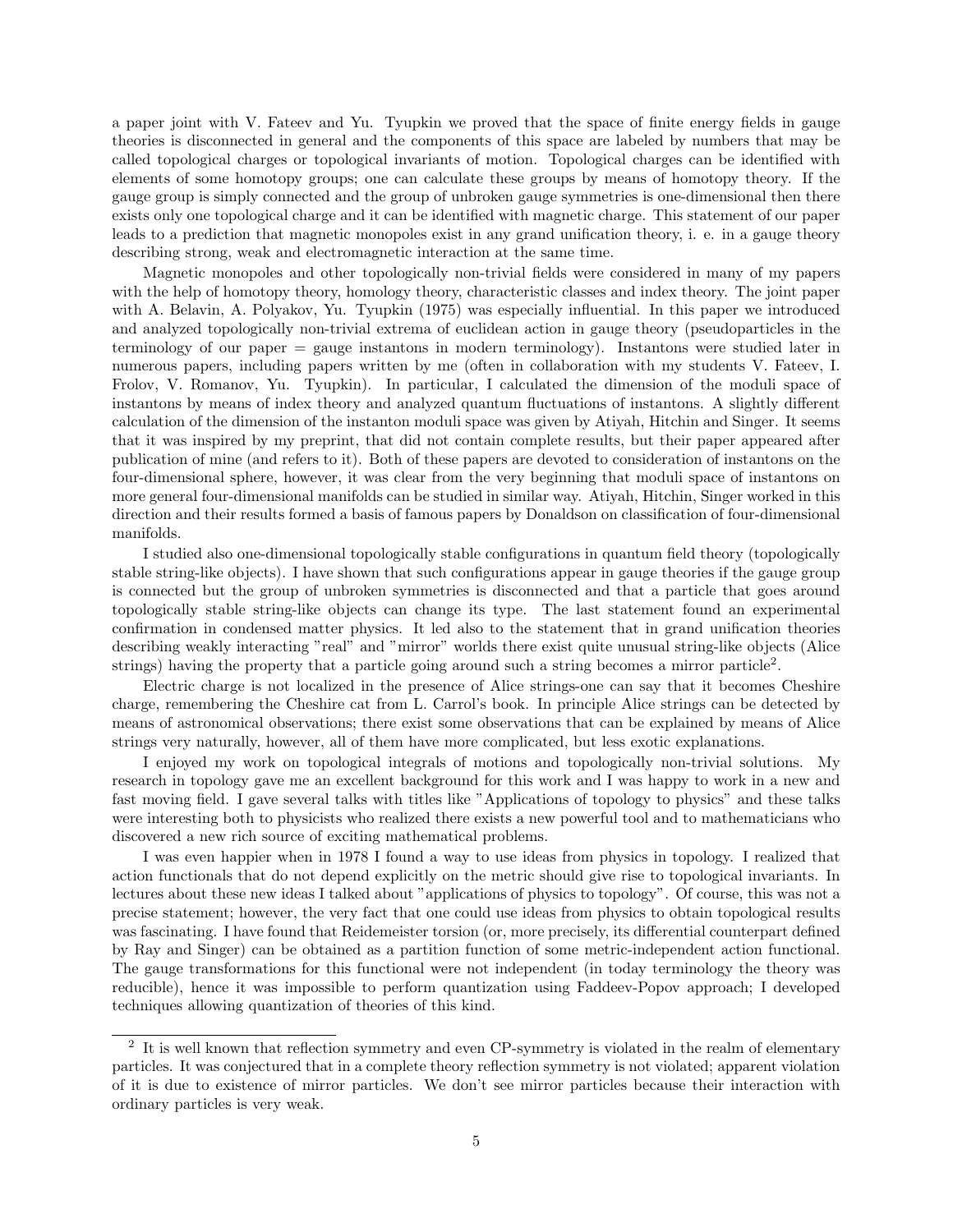I understood very well that the idea to construct topological invariants. from metric-independent action functionals (such as the Chern-Simons functional) was quite general and it should lead to new interesting invariants; moreover, it was clear that this is also a way to find invariants of other structures (say, invariants of complex manifolds). However, at that time I was able to analyze non-quadratic action functionals only in semiclassical approximation or in the framework of perturbation theory. It was easy to write down perturbation series for invariants, but it was very difficult to analyze these series.

Much later, in 1987 V. Turaev told me that V. Jones constructed an invariant of knots that can be considered as a noncommutative generalization of the Alexander polynomial. One can express the Alexander polynomial in terms of Reidemeister torsion. V. Turaev asked me whether it is possible to modify the action functional I used to obtain Reidemeister torsion in a way that leads to the Jones polynomial. Pretty soon I came to a conjecture that the role of such a modification should be played by the Chern-Simons action functional; I talked about this conjecture at the topological conference in Baku. I was not able to prove this conjecture; the perturbative expressions I tried to analyze together with Yu. Tyupkin were too complicated (the difficulties arising in this way were overcome only in 1992 by Axelrod-Singer and Kontsevich). However, in 1988 E. Witten independently conjectured that Jones polynomial was related to Chern-Simons action functional and gave a (heuristic) proof of this conjecture.

My 1978 paper was a precursor to a series of remarkable papers where the methods of theoretical physics were applied to topology, algebraic geometry, symplectic geometry and other branches of mathematics. Many of those papers were related to topological quantum field theories (my paper gave the first examples of such theories). The axioms of topological quantum field theories were suggested by M. Atiyah who conjectured that Donaldson invariants and Floer homology can be obtained from topological quantum field theories. This conjecture was proven by E. Witten, who found a new way to construct topological quantum field theories. (I considered metric-independent action functionals; E. Witten has shown that many very interesting theories can be constructed if we allow BRST-trivial dependence on the metric. )

Today topological quantum field theories play an important role both in mathematics and physics. I returned to them several times (for example, in 2000, when I was invited to give a plenary lecture on TQFT at International Congress for Mathematical Physics). In my recent paper with S. Gukov and C. Vafa I gave an interpretation of Khovanov and Khovanov-Rozansky invariants of knots in terms of topological strings.

In the eighties I studied the geometry of supergravity (together with my students M. Baranov, A. Gayduk, O. Khudaverdian, V. Romanov, A. Rosly). This work led me to an idea that fields should by considered on an equal footing with space-time coordinates. Following the suggestion of E. Brezin I called this idea field-space democracy . Although explicit references to my papers on field-space democracy are rare the idea is alive. (In particular, field-space democracy was used by Townsend to construct action functionals of D-branes.) An unexpected consequence of my paper on field-space democracy was an invitation to attend a conference on parapsychology in Italy. (The organizers of the conference had a goal to present parapsychology as a science, therefore they included a section devoted to new ideas in the theory of space and time. A. Salam was listed as one of the speakers; perhaps, the organizers knew my name from him.) Of course, I did not attend the conference.

My work in supergravity was based on the theory of G-structures, in particular on the theory of CRstructures (Cauchy-Riemann structures). CR-structures were used later by A. Rosly to formulate theories in terms of isotopic analogs of twistors (isotwistors). I also worked in this direction together with A. Rosly . Rosly's idea of isotwistors (under the name of harmonic space) was used by V. Ogievetsky and his group (Sokatchev, Ivanov, Kalitzin, Galperin) to obtain very interesting explicitly supersymmetric formulations of some supersymmetric theories. Recently, I came back to this circle of ideas studying maximally supersymmetric gauge theories together with M. Movshev.

In the second half of eighties I worked on geometric questions arising in superstring theory (together with M. Baranov, I. Frolov, A. Rosly, A. Voronov). I introduced a notion of a superconformal manifold (this notion was introduced independently by D. Friedan and S. Shenker under the name "super Riemann surface"). We studied the moduli space of superconformal manifolds (supermoduli space), that appears in the calculation of multiloop contributions for superstrings. I would like to mention my paper about universal moduli space ; it seems that this space deserves further study. I talked about my results in this direction in an invited lecture at the International Congress of Mathematicians (Kyoto, 1990).

At this moment I have to interrupt the discussion of my work to talk about political changes in the Soviet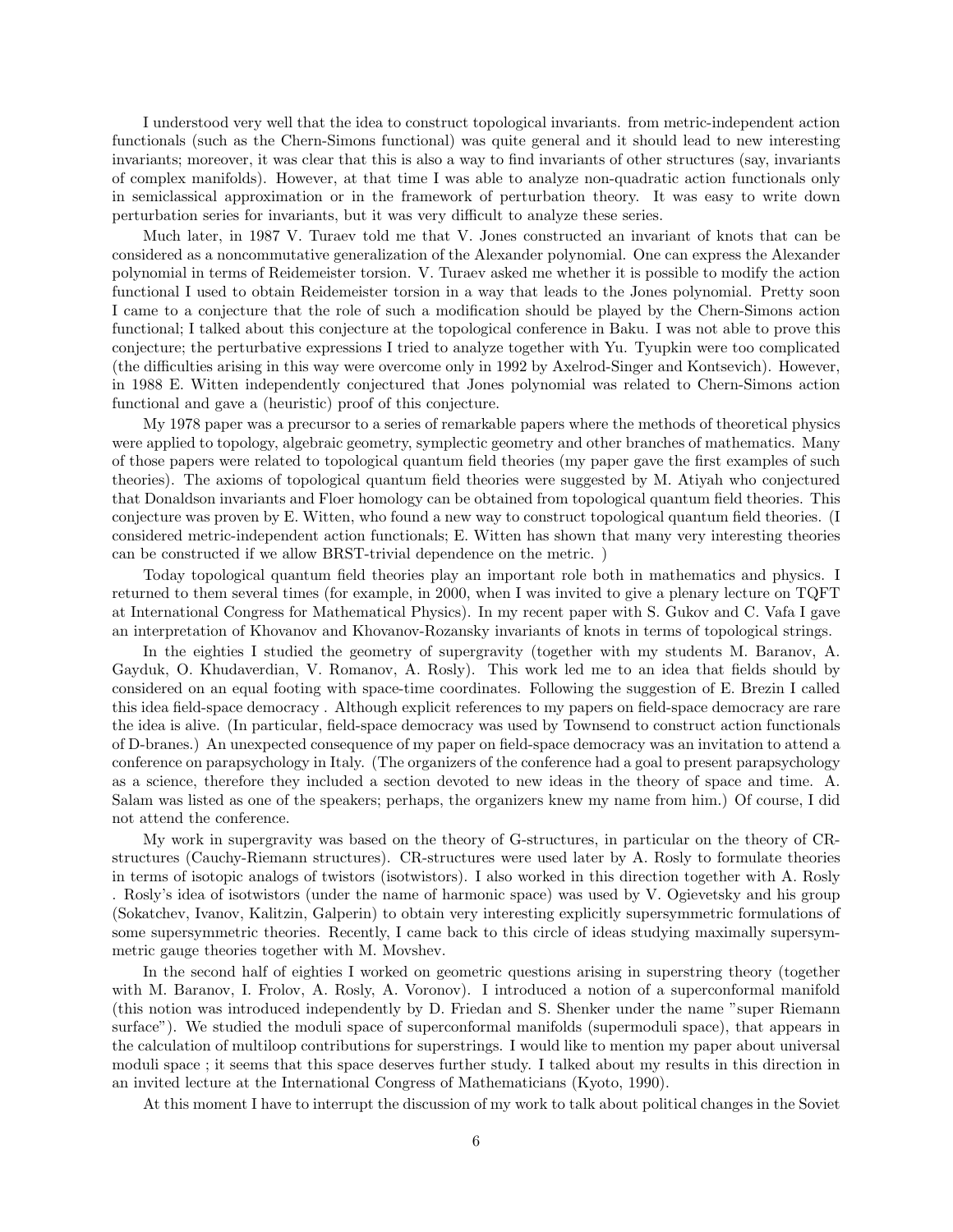Union and about changes in my life. This was the time of Gorbachev's perestroika. All of my colleagues were fascinated by new possibilities and afraid of imminent dangers. For me, the first sign of new times was an almost successful attempt to go to Swansea. I was invited to give a lecture at the International Congress for Mathematical Physics and the KGB had no objections. I was excluded from the Soviet delegation by bureaucrats in the Academy.

I received many invitations to spend some time in the West; I could not accept any of them until 1989. In early eighties L. Michel told me that I had a standing invitation from IHES, but a new formal letter would be sent only if I have a chance to come. Before "perestroika" I was allowed to go abroad only twice-I visited Bulgaria in 1980 and Chechoslovakia in 1981. In 1988 I was able to attend a conference in Poland. There I met K. Gawedzki and asked him to inform the administration of IHES that the situation had changed. I never received the promised invitation letter. Later, in Italy, K. Gawedzki explained to me that usually IHES invited about 20 mathematicians from Russia every year and only a couple of invitations were accepted. That year all twenty invited scholars came; IHES did not have any possibility to send an additional invitation. I came to IHES for the first time in 1995. Later I spent many summers in this wonderful institute. IHES has extraordinarily strong permanent members; I was fortunate to collaborate with several of them (with A. Connes, R. Douglas, M. Kontsevich, N. Nekrasov).

In 1989 I was able to accept an invitation from the ICTP (International Center for Theoretical Physics) to spend 1 1/2 months in Triest. I was immediately invited to come back in July to participate in the Supermembrane Conference. I explained to Prof. Sezgin that there was no chance for me to be allowed to make another formal trip to Italy on such short notice, but that I could try to come as a private citizen. By my request Prof. Sezgin formally invited me and my wife to visit him in Italy. My family considered the attempt to come back to Italy in two months as completely hopeless, but things were moving very fast in the Soviet Union. On July 17, 1989 I left the Soviet Union-forever.

Very positive changes in the Soviet Union went hand in hand with dangerous developments. Gorbachev's economic policy was disastrous. Instead of radical changes on a small scale he accepted large scale half-baked reforms. As a result the economy, that was already in bad shape before Gorbachev, rapidly deteriorated. Nationalistic sentiments both in Soviet republics and Russia, suppressed under communist rulers, flourished in more democratic times; the government antisemitism declined, but the appearance of openly antisemitic organizations and newspapers was very disturbing. My children did not see any future for them in the Soviet Union. I decided to leave Russia fearing for my family.

I would like to express my sincere gratitude to all people that helped me to come to the US and settle here, first of all to D. Gross, A. Jaffe, J. Schwarz, I. Singer, E. Witten and B. Zumino.

I spent the academic year 1989-1990 in Princeton (in the Institute for Advanced Study) and in Cambridge (at Harvard and MIT). Since 1990 I have worked in the Department of Mathematics at UC Davis. This is now a very strong department; it was completely transformed due to the efforts of its chairmen, first of all A. Krener, then C. Tracy, M. Mulase , J. Hunter and B. Nachtergaele.

Russian science was concentrated mostly in Moscow and Leningrad; American mathematicians and physicists are dispersed over the whole country. Happily now, using email and telephone, scholars are able to collaborate even across the ocean; American scholars used this possibility earlier than scholars of other countries. I started such a "long distance collaboration" immediately after coming to the West. My first joint paper after leaving Russia was written together with A. Sen from India (our collaboration started when we met in Triest for a couple of days); it was devoted to boundary conformal field theory. I collaborated with V. Kac, H.S. La and P. Nelson, K. Anagnostopoulos and. Bovick, A. Tseytlin, M. Kontsevich, A. Connes, M. Douglas, M. Rieffel, N. Nekrasov, B. Pioline, S. Gukov, V. Vafa, V. Vologodsky and with many people from Davis: D. Fuchs, A. Penkava, O. Zaboronsky, A. Konechny, . M. Alexandrov, A. Astashkevich, M. Movshev, Yujun Chen, X. Tang, I. Shapiro .

I would like to thank all of my coauthors.

As usual I worked in various directions. One of my first papers in America was written in collaboration with V. Kac; we studied the partition function of 2D Gravity from the viewpoint of geometry of infinitedimensional Grassmannian. More complete results in this direction were obtained later in my papers and in a joint paper with K. Anagnostopoulos and M. Bovick. In particular, I have studied in detail the so called string equation:  $[A, B] = const$ , when A and B are differential operators on a line [41].

Several of my papers were devoted to the geometry of Batalin-Vilkovisky quantization [32],[35],[37],[39].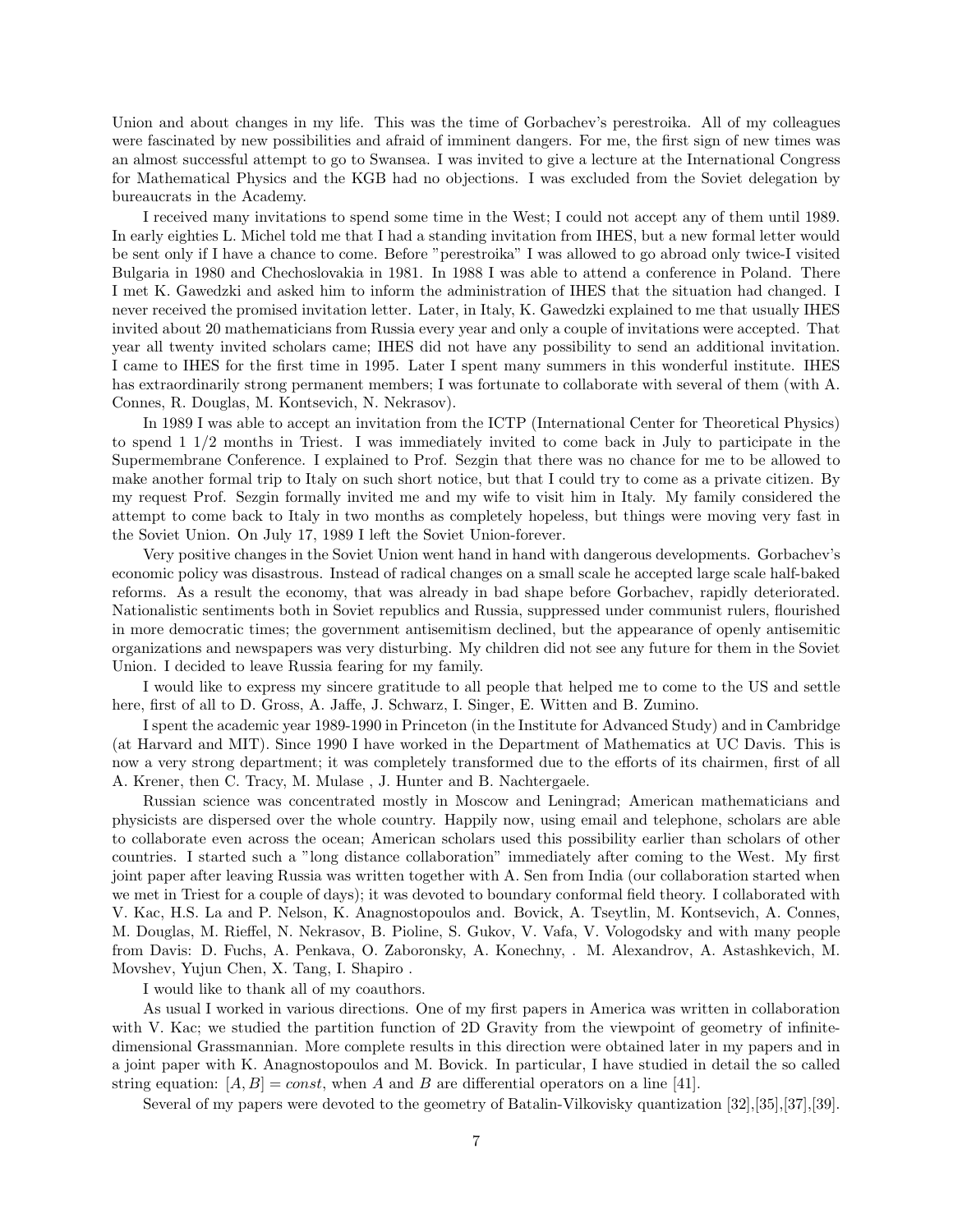I am convinced that the BV-formalism should be used not only as a tool, that allows us to quantize degenerate Lagrangians, but also a starting point in classical and quantum field theory. This idea together with the geometric approach to BV-formalism was applied in a paper [32] written jointly with M. Kontsevich and my students M. Alexandrov and O. Zaboronsky to give a geometric construction of a BV sigma-model containing many important theories as particular cases. Later M. Kontsevich used this construction in his famous paper on quantization of Poisson manifolds.

The geometric approach to the BV-formalism is based on the notion of a  $Q$ -manifold ( $=$ supermanifold equipped with an odd vector field with square equal to zero). This notion is closely related to the notion of an  $L_{\infty}$ -algebra (see [32]);  $A_{\infty}$ -algebras can be characterized as formal noncommutative Q-manifolds. Hochschild cohomology corresponds to  $A_{\infty}$ -deformations and cyclic cohomology corresponds to deformations of  $A_{\infty}$ algebras with invariant inner product [33]. My recent work with M. Movshev on supersymmetric gauge theories is based on these relations.

My work on noncommutative algebraic equations started with a proof of "matrix Vieta theorem" in joint paper with D. Fuchs. We proved that for generic roots  $x_1, \ldots, x_n$  of a matrix algebraic equation  $x^n + a_1x^{n-1} + ... + a_n = 0$  one has  $\text{Tr}x_1 + ... + \text{Tr}x_n = -\text{Tr}a_1$ ,  $\det x_1 \cdot ... \cdot \det x_n = \det a_n$ . The coefficients  $a_1, ..., a_n$  can be expressed in terms of generic roots  $x_1, ..., x_n$ ; corresponding expressions can be considered as noncommutative analogs of elementary symmetric functions and our results can be formulated as a statement about these functions. We did not think that our work was related to physics in any way, but several years later physicists P. Aschieri, D. Brace, B. Morariu and B. Zumino came to the consider noncommutative algebraic equations when studying Born-Infeld type Lagrangians. My paper [12] was inspired by their work; it was based on another proof of the matrix Vieta theorem given by Connes and me . The papers on noncommutative algebraic equations are related to papers by I. Gelfand, V. Retakh and their collaborators []; all these papers belong to an emerging field that still does not have a good name.

The main direction of my work in recent years can be described as application of Connes' noncommutative geometry to string /M-theory.

The "second string revolution" of the nineties made clear that superstring theory should be embedded into a more general theory, that was christened M-theory. It was conjectured that M-theory lives in elevendimensional space; it should give superstrings after compactification on a circle and eleven-dimensional supergravity in its low energy limit. All existing superstring theories can be obtained from M-theory in some limits; all of them are related by dualities that can transform objects, that allow a perturbative description, into more exotic objects- branes.

A mathematical definition of M-theory is not known, however in 1996 Banks, Fischler, Shenker and Susskind suggested that M-theory can be formulated in terms of a matrix model. This model (the BFSS model or M(atrix) theory) is defined as a reduction of ten-dimensional supersymmetric Yang-Mills theory to  $(1+0)$ -dimensional space (all spatial dimensions are reduced to a point). I was very impressed by the BFSS conjecture;it gave me a mathematical framework to work with M-theory.

It is clear today that in some sense the BFSS conjecture is correct; however, the role of the BFSS model is not quite clear. I believe that the complete M-theory can be extracted from the BFSS model; it seems that my opinion is much more optimistic than the viewpoint of the creators of this model. It is possible, however, that the way from M(atrix) model to M-theory is very complicated and that there exist other, better approaches. (E. Witten and J. Schwarz independently expressed in conversations with me the same opinion: that it is clear now that M(atrix) model is correct, but it is not clear whether it is useful. )

When I started thinking about the BFSS model I realized that there exists another attractive matrix model that can be used to understand string/M-theory: the reduction of ten-dimensional supersymmetric Yang-Mills theory to a point. I found very soon that I was not the first scholar that came to this idea: this model was suggested by the Japanese physicists Ishibashi, Kawai, Kitazawa and Tsuchiya ; it is now known under the name IKKT model.

The BFSS model can be obtained from IKKT by means of compactification on a circle and Wick rotation. This remark led me to consideration of the general problem of compactification of the matrix model on a circle and, more generally, on a torus. This problem was considered already in the original BFSS paper. However, I found that the logic used in this paper and other papers leads to more general compactifications; they can be described in terms of Connes' noncommutative geometry. More precisely, these compactifications lead to noncommutative tori, that were thoroughly analyzed by A. Connes, M. Rieffel and other mathematicians.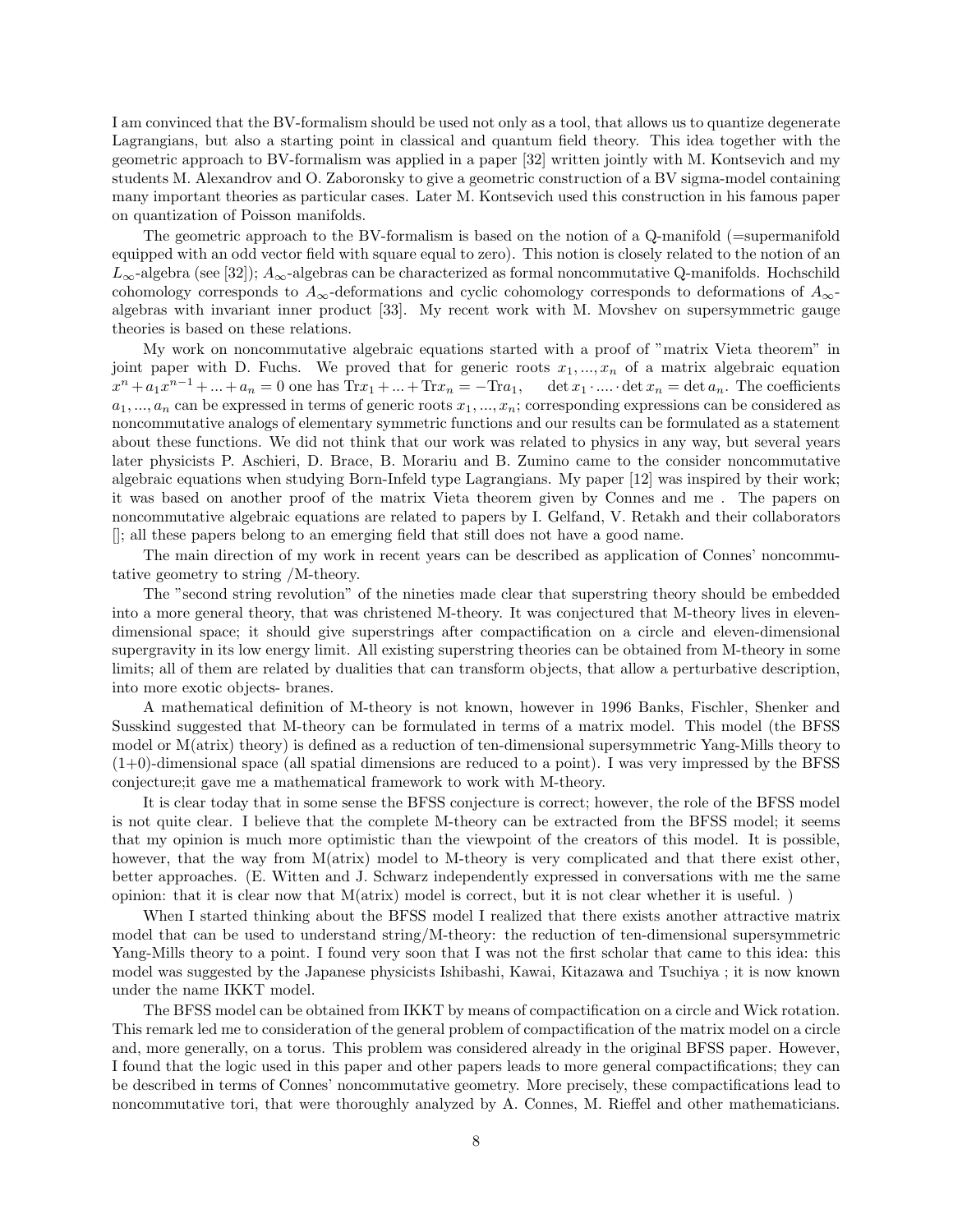In a joint paper with A. Connes and M. Douglas [25] we have shown how noncommutative tori arise very naturally in matrix models and what is the physical meaning of compactifications on noncommutative tori. This paper paved the way to application of beautiful theorems of noncommutative geometry proven by A. Connes and his followers to string/M-theory. Among numerous papers with applications of noncommutative geometry to physics I would like to single out the very influential Seiberg-Witten paper, that gave, in particular, a very clear explanation of the appearance of noncommutative geometry in the framework of string theory, as well as an analysis of the relation between gauge fields on noncommutative spaces to ordinary gauge fields and the proof of background independence of noncommutative Born-Infeld theory. (A little bit earlier background independence was discovered in my paper with B. Pioline [15] at the level of the energy spectrum.)

I also have written many papers developing the ideas of [25]. In [22],[23] it was shown that Morita equivalence of noncommutative tori is related to physical duality of gauge theories on these tori and to T-duality in string theory. I am convinced that the mathematical notion of Morita equivalence of associative algebras and its generalization for differential associative algebras should be regarded as the mathematical foundation of dualities in string/M-theory. Among other papers I would like to mention the paper with N. Nekrasov [24] where we introduced and studied noncommutative instantons and papers with A. Konechny, devoted mostly to the study of BPS-states on noncommutative tori and their orbifolds [11], [14], [16],[19]. Together with A. Konechny I have written a review paper "Introduction to Matrix Theory and Noncommutative Geometry", published in Physics Reports [5], [8].

My recent projects (together with M. Movshev) are devoted to maximally supersymmetric gauge theories [1]. These theories include ten-dimensional super Yang-Mills theory and its dimensional reductions, in particular, BFSS and IKKT matrix models. Our methods are closely related to noncommutative supergeometry, more precisely, to the theory of  $A_{\infty}$ -algebras, that can be regarded as formal noncommutative Q-manifolds.

Recently I have studied two-dimensional topological quantum field theories coupled to gravity(=topological string theories), in particular, theories of this kind defined on bordered surfaces. I have applied methods of arithmetic geometry in this study. Together with M. Kontsevich and V.Vologodsky I have analyzed integrality of instanton numbers using p-adic methods. This paper and subsequent papers were based on the application of Frobenius map on p-adic cohomology; in a paper written in collaboration with I. Shapiro a construction of this map based on the ideas of supergeometry was given.

I am convinced that very soon the methods of number theory will play an important role in quantum field theory and string theory. In the paper entitled "Twisted de Rham cohomology, homological definition of integral and Physics over a ring" (with I. Shapiro) we argue that together with conventional physical theories based on real or complex numbers one can consider theories where the role of numbers is played by elements of an arbitrary ring. The study of such unconventional theories can be used to obtain interesting results in conventional framework, but it is possible that these theories have direct physical meaning.

I am planning to continue my work in this direction.

## References to papers in the archive (before 2004)

1. hep-th/0311132 [abs, ps, pdf, other] : Title: On maximally supersymmetric Yang-Mills theories Authors: M. Movshev, A.Schwarz Journal-ref: Nucl.Phys. B681 (2004) 324-350 2. math.QA/0211262 [abs, ps, pdf, other] : Title: Categories of holomorphic vector bundles on noncommutative two-tori Authors: Alexander Polishchuk, Albert Schwarz Subj-class: Quantum Algebra Journal-ref: Commun.Math.Phys. 236 (2003) 135-159 3. hep-th/0210271 [abs, ps, pdf, other] : Title: Noncommutative supergeometry, duality and deformations Authors: Albert Schwarz Journal-ref: Nucl.Phys. B650 (2003) 475-496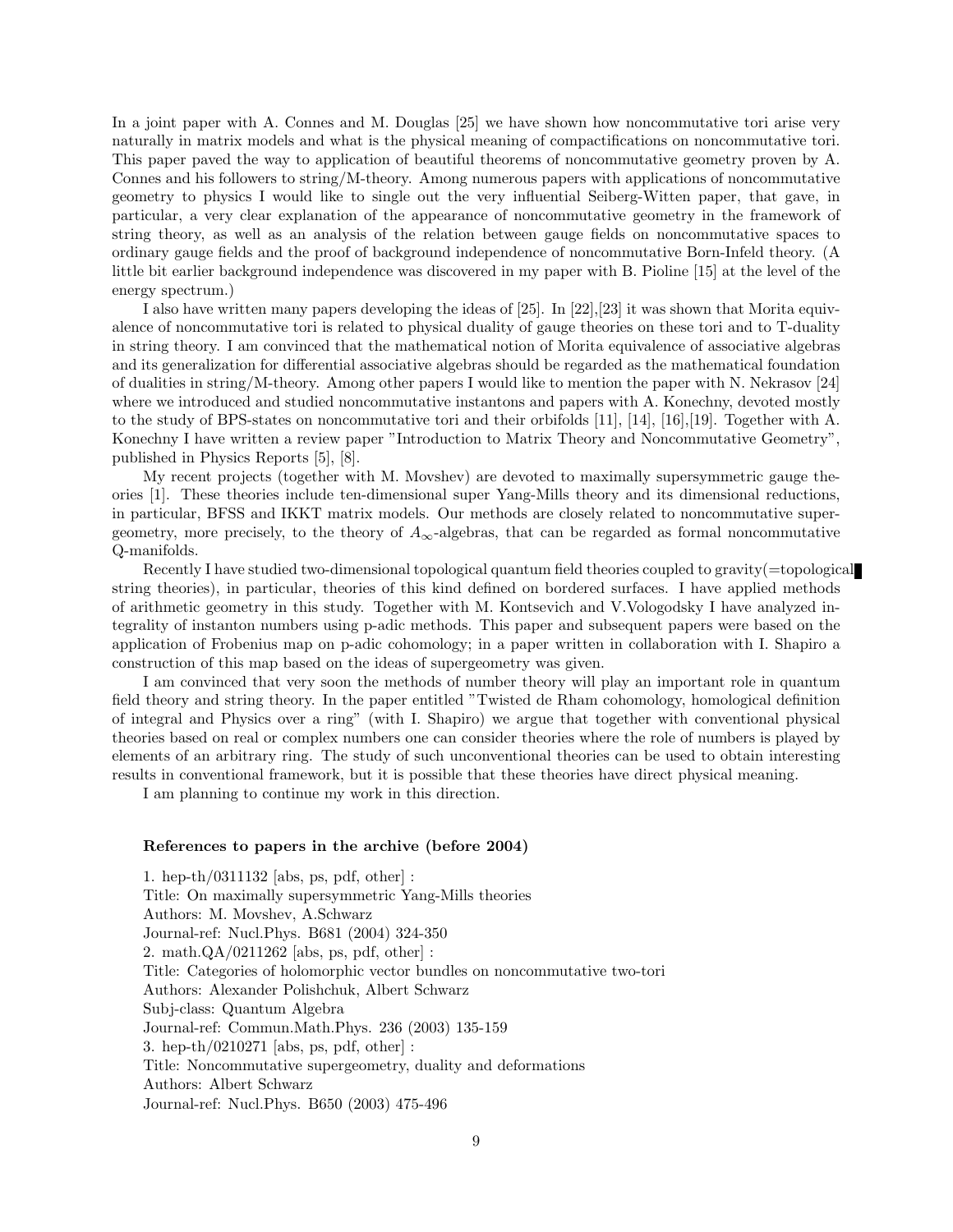4. hep-th/0111174 [abs, ps, pdf, other] : Title: Gauge theories on noncommutative euclidean spaces Authors: Albert Schwarz Marinov memorial volume 5. hep-th/0107251 [abs, ps, pdf, other] : Title: Introduction to M(atrix) theory and noncommutative geometry, Part II Authors: A. Konechny, A. Schwarz Journal-ref: Phys.Rept. 360 (2002) 353-465 6. math.QA/0107186 [abs, ps, pdf, other] : Title: Theta-functions on noncommutative tori Authors: Albert Schwarz Subj-class: Quantum Algebra Journal-ref: Lett. Math. Phys 7. hep-th/0102182 [abs, ps, pdf, other] : Title: Noncommutative instantons: a new approach Authors: Albert Schwarz Journal-ref: Commun.Math.Phys. 221 (2001) 433-450 8. hep-th/0012145 [abs, ps, pdf, other] : Title: Introduction to M(atrix) theory and noncommutative geometry Authors: A. Konechny, A. Schwarz Journal-ref: Phys.Rept. 360 (2002) 353-465 9. hep-th/0011261 [abs, ps, pdf, other] : Title: Gauge theories on noncommutative spaces Authors: Albert Schwarz Invited lecture at ICMP-2000, published in Proceedings of ICMP-2000 10. hep-th/0011260 [abs, ps, pdf, other] : Title: Topological quantum field theories Authors: Albert Schwarz Plenary lecture at ICMP-2000, published in Proceedings of ICMP-2000 11. hep-th/0005174 [abs, ps, pdf, other] : Title: Moduli spaces of maximally supersymmetric solutions on noncommutative tori and noncommutative orbifolds Authors: A. Konechny, A. Schwarz Journal-ref: JHEP 0009 (2000) 005 12. hep-th/0004088 [abs, ps, pdf, other] : Title: Noncommutative Algebraic Equations and Noncommutative Eigenvalue Problem Author: Albert Schwarz (UCDavis) Subj-class: High Energy Physics - Theory; Rings and Algebras Journal-ref: Lett.Math.Phys. 52 (2000) 177-184 13. hep-th/9912212 [abs, ps, pdf, other] : Title: Noncommutative supergeometry and duality Author: Albert Schwarz Journal-ref: Lett.Math.Phys. 50 (1999) 309-321 14. hep-th/9912185 [abs, ps, pdf, other] : Title: Compactification of M(atrix) theory on noncommutative toroidal orbifolds Authors: A. Konechny, A. Schwarz Journal-ref: Nucl.Phys. B591 (2000) 667-684 15. hep-th/9908019 [abs, ps, pdf, other] : Title: Morita equivalence and T-duality (or B versus Θ) Authors: B. Pioline (Ecole Polytechnique), A. Schwarz (UCDavis, IHES) Journal-ref: JHEP 9908 (1999) 021 16. hep-th/9907008 [abs, ps, pdf, other] : Title: 1/4-BPS states on noncommutative tori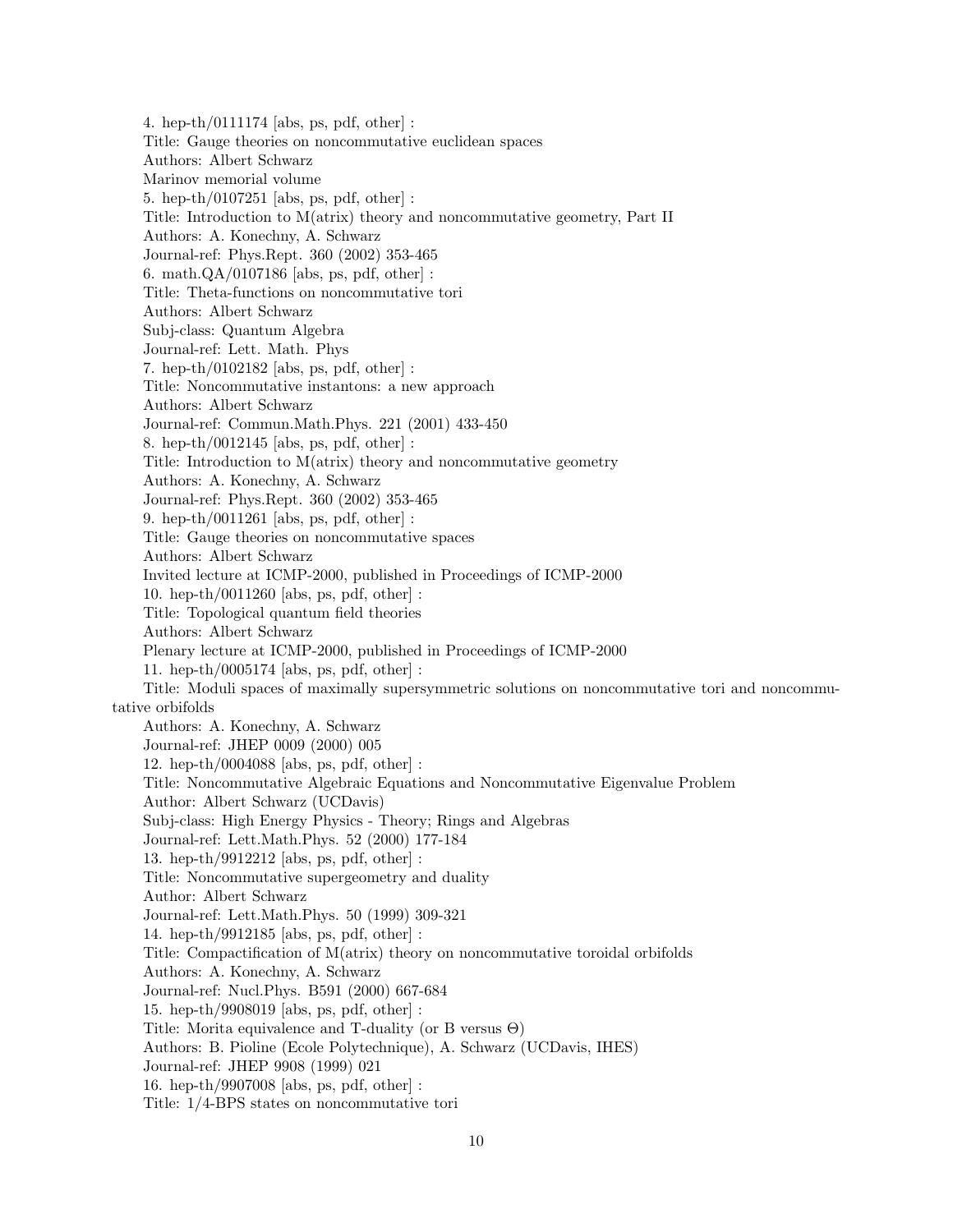Authors: A. Konechny, A. Schwarz Journal-ref: JHEP 9909 (1999) 030 17. hep-th/9904168 [abs, ps, pdf, other] : Title: Quantum observables, Lie algebra homology and TQFT Author: Albert Schwarz (UCDavis) Journal-ref: Lett.Math.Phys. 49 (1999) 115-122 18. math.QA/9904139 [abs, ps, pdf, other] : Title: Projective modules over non-commutative tori: classification of modules with constant curvature connection Authors: Alexander Astashkevich, Albert Schwarz Subj-class: Quantum Algebra Journal-ref: Journal of Operator Theory,2002 19. hep-th/9901077 [abs, ps, pdf, other] : Title: Supersymmetry algebra and BPS states of super Yang-Mills theories on noncommutative tori Authors: A. Konechny, A. Schwarz Journal-ref: Phys.Lett. B453 (1999) 23-29 20. hep-th/9811159 [abs, ps, pdf, other] : Title: BPS states on noncommutative tori and duality Authors: Anatoly Konechny, Albert Schwarz Journal-ref: Nucl.Phys. B550 (1999) 561-584 21. hep-th/9810147 [abs, ps, pdf, other] : Title: On noncommutative Nahm transform Authors: A. Astashkevich, N. Nekrasov, A. Schwarz Journal-ref: Commun.Math.Phys. 211 (2000) 167-182 22. hep-th/9805034 [abs, ps, pdf, other] : Title: Morita equivalence and duality Authors: Albert Schwarz Subj-class: High Energy Physics - Theory; Mathematical Physics; Operator Algebras; Quantum Algebra Journal-ref: Nucl.Phys. B534 (1998) 720-738 23. math.QA/9803057 [abs, ps, pdf, other] : Title: Morita equivalence of multidimensional noncommutative tori Authors: Marc Rieffel, Albert Schwarz Subj-class: Quantum Algebra; Operator Algebras MSC-class: 46L60; 46L85; 58B30 24. hep-th/9802068 [abs, ps, pdf, other] : Title: Instantons on noncommutative  $R<sup>4</sup>$ , and  $(2,0)$  superconformal six dimensional theory Authors: N. Nekrasov, A. Schwarz Journal-ref: Commun.Math.Phys. 198 (1998) 689-703 25. hep-th/9711162 [abs, ps, pdf, other] : Title: Noncommutative Geometry and Matrix Theory: Compactification on Tori Authors: Alain Connes, Michael R. Douglas, Albert Schwarz Journal-ref: JHEP 9802 (1998) 003 26. hep-th/9706003 [abs, ps, pdf, other] : Title: On  $(k \oplus l|q)$ -dimensional supermanifolds Authors: Anatoly Konechny, Albert Schwarz in: Supersymmetry and Quantum Field Theory (D. Volkov memorial volume) Springer-Verlag, 1998 , Lecture Notes in Physics, 509 , J. Wess and V. Akulov (editors) 27. funct-an/9704003 [abs, ps, pdf, other] : Title: Grassmannian and elliptic operators Authors: Leonid Friedlander, Albert Schwarz Subj-class: Functional Analysis; Mathematical Physics in: Contemporary Mathematics, 227 (1999) 79-88 28. hep-th/9610122 [abs, ps, pdf, other] :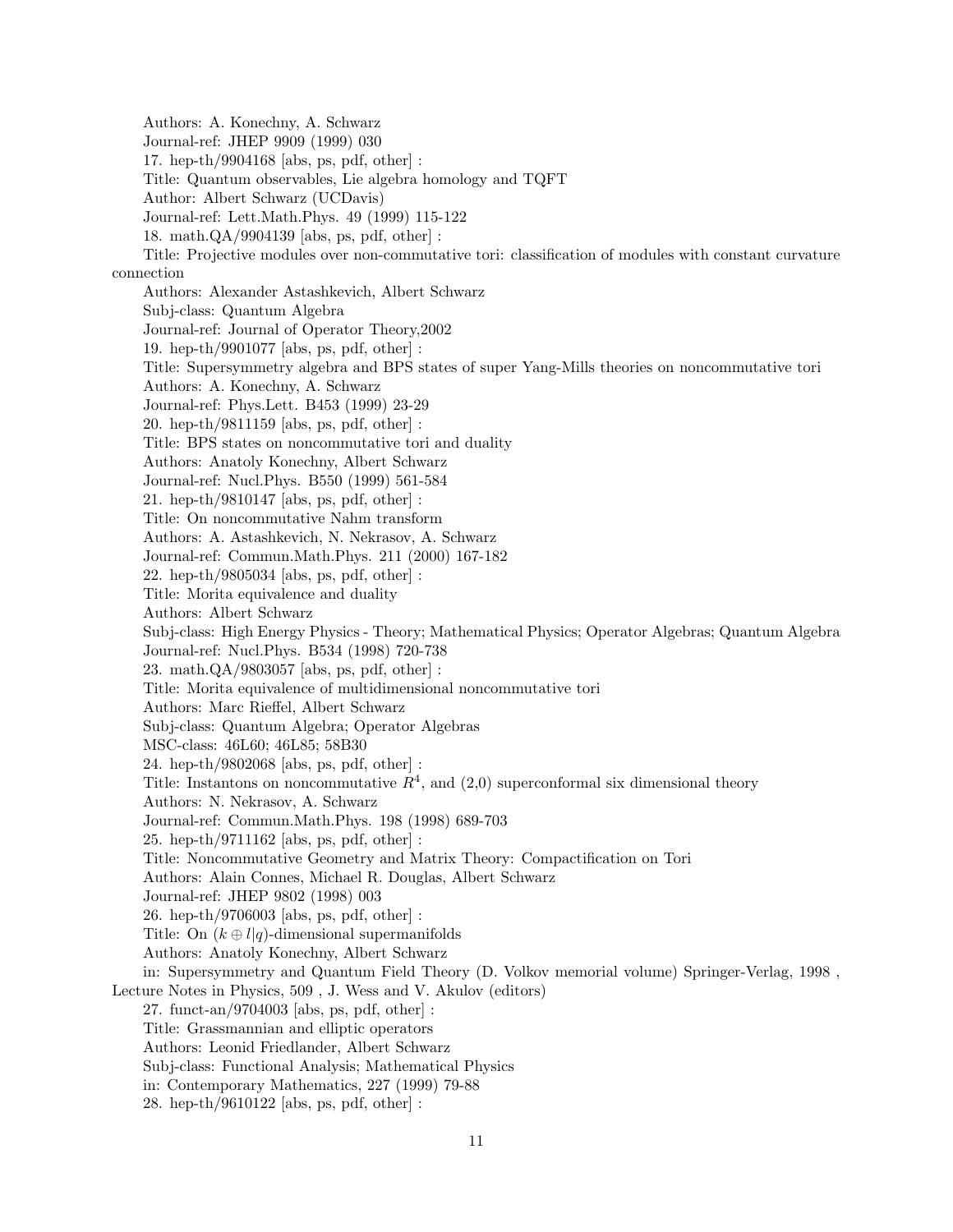Title: Grassmannian and string theory Author: Albert Schwarz Journal-ref: Commun.Math.Phys. 199 (1998) 1-24 29. hep-th/9609081 [abs, ps, pdf, other] : Title: Geometry of N=1 Super Yang-Mills Theory in Curved Superspace Authors: A. Konechny, A. Schwarz Journal-ref: J.Geom.Phys. 23 (1997) 97-110 30. hep-th/9511112 [abs, ps, pdf, other] : Title: Supersymmetry and localization Authors: Albert Schwarz, Oleg Zaboronsky Journal-ref: Commun.Math.Phys. 183 (1997) 463-476 31. hep-th/9506070 [abs, ps, pdf, other] : Title: Sigma-models having supermanifolds as target spaces Author: Albert Schwarz Journal-ref: Lett.Math.Phys. 38 (1996) 91 32. hep-th/9502010 [abs, ps, pdf, other] : Title: The Geometry of the Master Equation and Topological Quantum Field Theory Authors: M. Alexandrov, M. Kontsevich, A. Schwarz, O. Zaboronsky Journal-ref: Int.J.Mod.Phys. A12 (1997) 1405-1430 33. hep-th/9408064 [abs, ps, pdf, other] : Title:  $A_{\infty}$  Algebras and the Cohomology of Moduli Spaces Authors: Michael Penkava, Albert Schwarz Subj-class: High Energy Physics - Theory; Quantum Algebra 34. hep-th/9406120 [abs, ps, pdf, other] : Title: Superanalogs of symplectic and contact geometry and their applications to quantum field theory Author: Albert Schwarz Subj-class: High Energy Physics - Theory; Symplectic Geometry 35. hep-th/9310124 [abs, ps, pdf, other] : Title: Symmetry transformations in Batalin-Vilkovisky formalism Author: Albert Schwarz Subj-class: High Energy Physics - Theory; Quantum Algebra Journal-ref: Lett.Math.Phys. 31 (1994) 299-302 36. hep-th/9212072 [abs, ps, pdf, other] : Title: On Some Algebraic Structures Arising in String Theory Authors: Michael Penkava, Albert Schwarz 37. hep-th/9210115 [abs, ps, pdf, other] : Title: Semiclassical approximation in Batalin-Vilkovisky formalism Author: Albert Schwarz Subj-class: High Energy Physics - Theory; Differential Geometry Journal-ref: Commun.Math.Phys. 158 (1993) 373-396 38. hep-th/9210015 [abs, ps, pdf, other] : Title: Dilaton shift under duality and torsion of elliptic complex Authors: A.S. Schwarz, A.A. Tseytlin Journal-ref: Nucl.Phys. B399 (1993) 691-708 39. hep-th/9205088 [abs, ps, pdf, other] : Title: Geometry of Batalin-Vilkovisky quantization Authors: Albert Schwarz Journal-ref: Commun.Math.Phys. 155 (1993) 249-260 40. hep-th/9112066 [abs, ps, pdf, other] : Title: The Solution Space of the Unitary Matrix Model String Equation and the Sato Grassmannian Authors: Konstantinos N. Anagnostopoulos, Mark J. Bowick, Albert Schwarz Journal-ref: Commun. Math. Phys. 148 (1992) 469-486 41. hep-th/9109015 [abs, ps, pdf, other] :